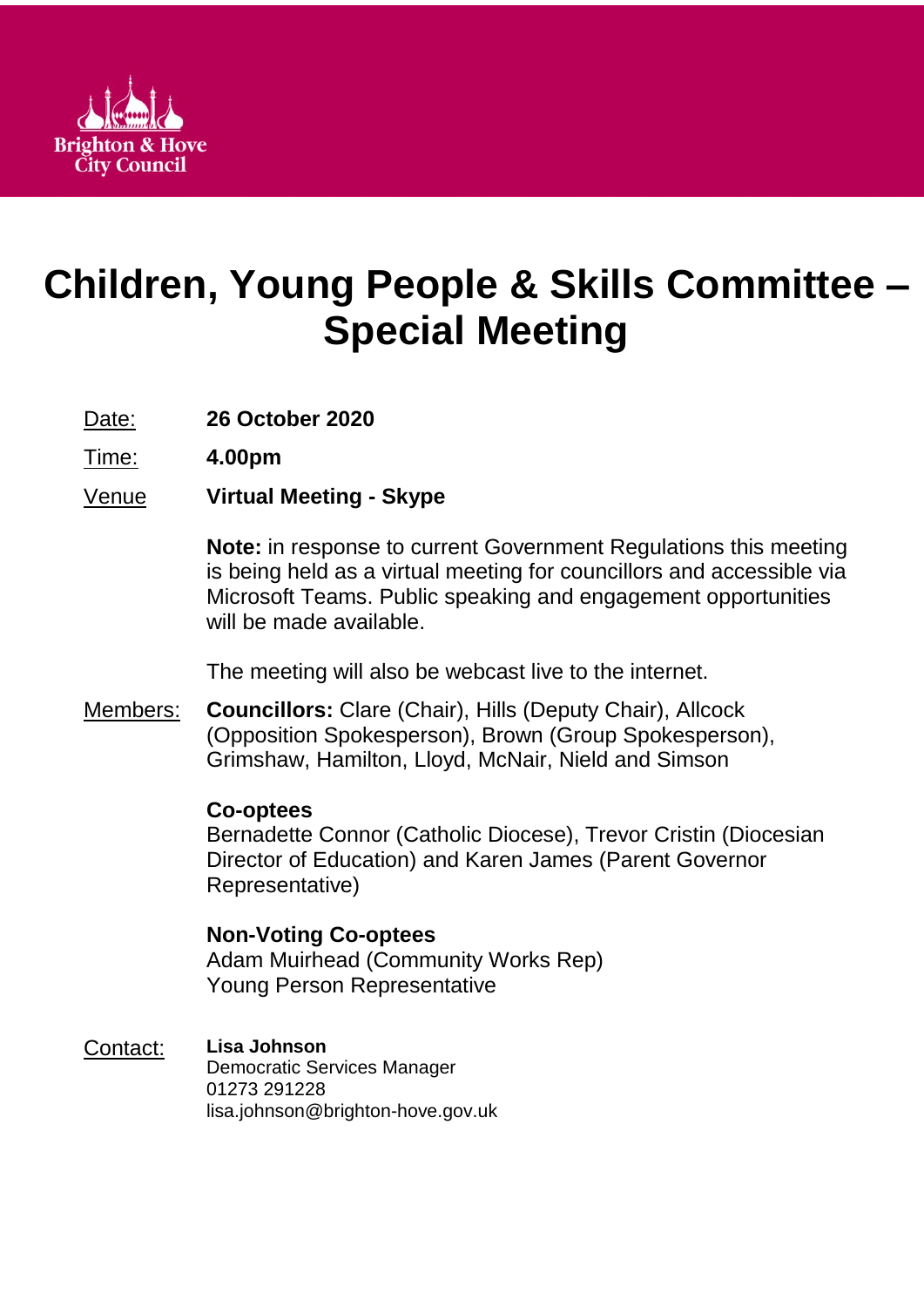#### **PART ONE Page**

#### **28 PROCEDURAL BUSINESS**

**(a) Declaration of Substitutes:** Where Councillors are unable to attend a meeting, a substitute Member from the same Political Group may attend, speak and vote in their place for that meeting.

#### **(b) Declarations of Interest:**

- (a) Disclosable pecuniary interests;
- (b) Any other interests required to be registered under the local code;
- (c) Any other general interest as a result of which a decision on the matter might reasonably be regarded as affecting you or a partner more than a majority of other people or businesses in the ward/s affected by the decision.

In each case, you need to declare

- (i) the item on the agenda the interest relates to;
- (ii) the nature of the interest; and
- (iii) whether it is a disclosable pecuniary interest or some other interest.

If unsure, Members should seek advice from the committee lawyer or administrator preferably before the meeting.

**(c) Exclusion of Press and Public:** To consider whether, in view of the nature of the business to be transacted, or the nature of the proceedings, the press and public should be excluded from the meeting when any of the following items are under consideration.

*NOTE: Any item appearing in Part Two of the Agenda states in its heading the category under which the information disclosed in the report is exempt from disclosure and therefore not available to the public.*

*A list and description of the exempt categories is available for public inspection at Brighton and Hove Town Halls.*

#### **29 CHAIR'S COMMUNICATIONS**

#### **30 PUBLIC INVOLVEMENT**

To consider the following matters raised by members of the public (matters may only relate to the report being considered at this Special Meeting):

(a) **Petitions:** to receive any petitions presented to the full council or at the meeting itself;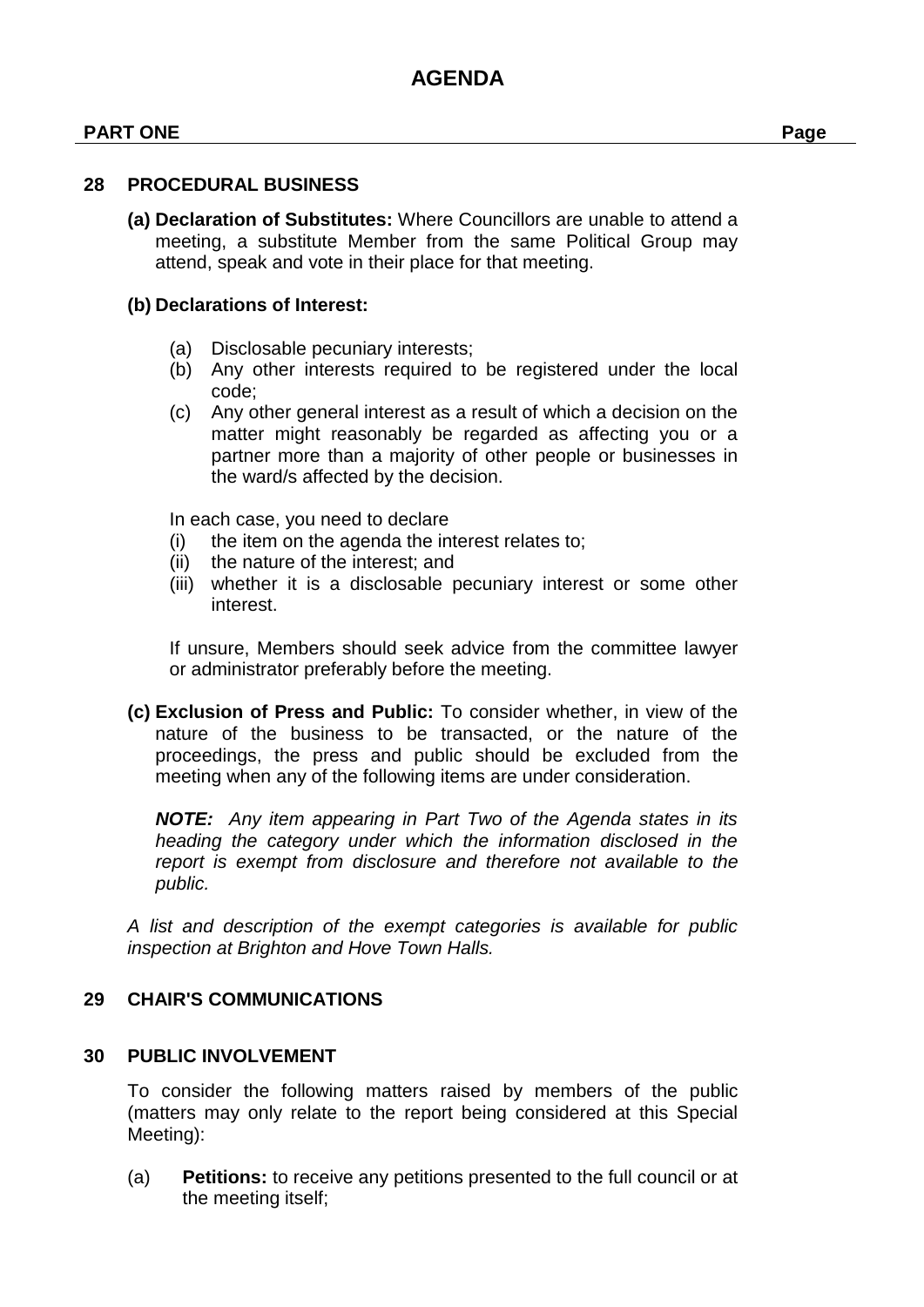- (b) **Written Questions:** to receive any questions submitted by the due date of 12 noon on the 20 October 2020
- (c) **Deputations:** to receive any deputations submitted by the due date of 12 noon on the 20 October 2020.

## **31 MEMBER INVOLVEMENT**

To consider the following matters raised by Councillors:

- (a) **Petitions:** to receive any petitions submitted to the full Council or at the meeting itself;
- (b) **Written Questions:** to consider any written questions;
- (c) **Letters:** to consider any letters;
- (d) **Notices of Motion:** to consider any Notices of Motion referred from Council or submitted directly to the Committee.

#### **32 HERTFORD INFANT & NURSERY SCHOOL - FORMAL CONSULTATION ON CLOSURE OF NURSERY CLASS**

Report of the Executive Director Families Children & Learning (copy to follow)

## **33 ITEMS REFERRED FOR COUNCIL**

To consider items to be submitted to the 17 December 2020 Council meeting for information.